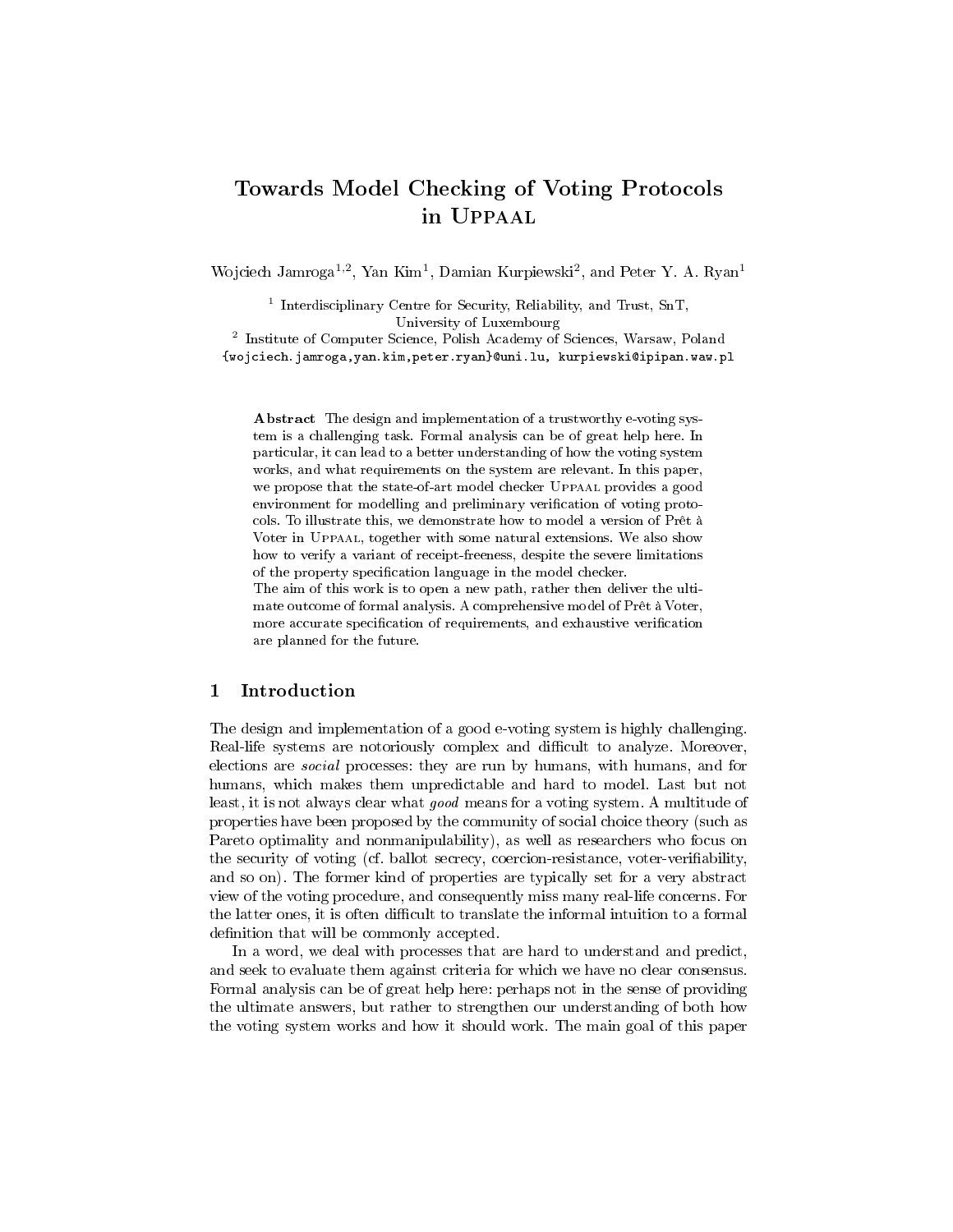is to propose that model checkers from distributed and multi-agent systems can be invaluable tools for such an analysis.

Model checkers and Uppaal. Much research on model checking focuses on the design of logical systems for a particular class of properties, establishing their theoretical characteristics, and development of verification algorithms. This obscures the fact that a model checking framework is valuable as long as it is actually used to analyze something. The analysis does not have to result in a "correctness certificate". A readable model of the system, and an understandable formula capturing the requirement are already of substantial value.

In this context, two features of a model checker are essential. On the one hand, it should provide a *flexible model specification language* that allows for modular and succinct specification of processes. On the other hand, it must offer a good graphical user interface. Paradoxically, tools satisfying both criteria are rather scarce. Here, we suggest that the state of the art model checker Uppaal can provide a nice environment for modelling and preliminary verification of voting protocols and their social context. To this end, we show how to use Uppaal to model a voting protocol of choice (in our case, a version of Prêt à Voter), and to verify some requirements written in the temporal logic CTL.

Contribution. The main contribution of this paper is methodological: we demonstrate that specification frameworks and tools from distributed and multi-agent systems can be useful in analysis and validation of voting procedures. An additional, technical contribution consists in a reduction from model checking of temporal-epistemic specifications to purely temporal ones, in order to verify a variant of receipt-freeness despite the limitations of Uppaal.

We emphasize that this is a preliminary work, aimed at exploring a path rather then delivering the ultimate outcome of formal analysis. A comprehensive model of Prêt à Voter, more accurate specification of requirements, and exhaustive verification are planned for the future. We also plan to cover social engineering-style attacks involving interactions between coercers (or vote-buyers) and voters. This will require, however, a substantial extension of the algorithms in Uppaal or a similar model checker.

Structure of the paper. We begin by introducing the main ideas behind modelling and model checking of multi-agent systems, including a brief introduction to Uppaal (Section 2). In Section 3, we provide an overview of Prêt à Voter, the voting protocol that we will use for our study. Section 4 presents a multi-agent model of the protocol; some interesting extensions of the model are proposed in Section 6. We show how to specify simple requirements on the voting system, and discuss the output of model checking in Section 5. The section also presents our main technical contribution, namely the model checking reduction that recasts knowledge-related statements as temporal properties. We discuss related work in Section 7, and conclude in Section 8.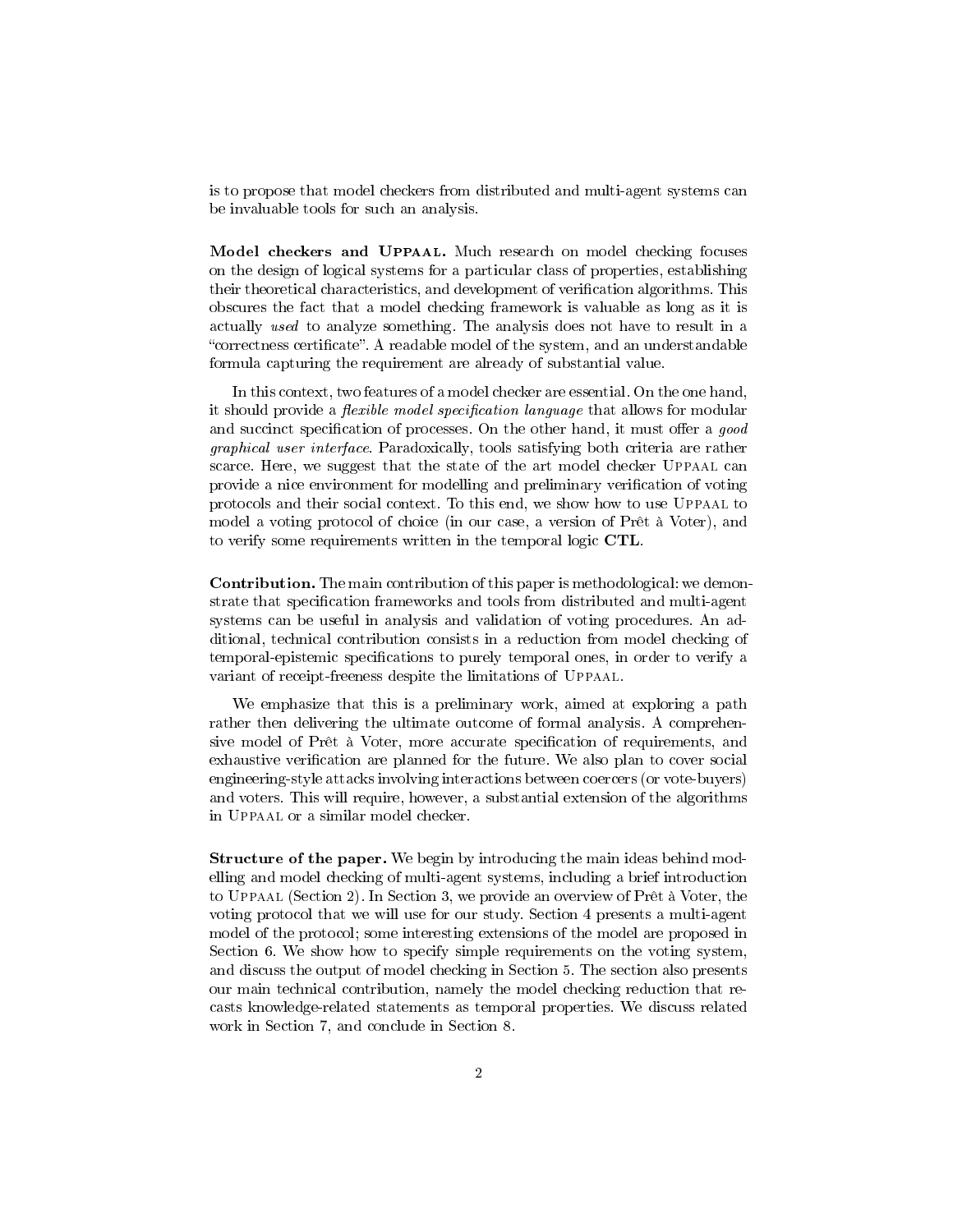## 2 Towards Model Checking of Voting Protocols

Model checking is the decision problem that takes a model of the system and a formula specifying correctness, and determines whether the model satisfies the formula. This allows for a natural separation of concerns: the model specifies how the system is, while the formula specifies how it should be. Moreover, most model checking approaches encourage systematic specification of requirements, especially for the requirements written in modal and temporal logic. In that case, the behavior of the system is represented by a transition network, possibly with additional modal relations to capture e.g. the uncertainty of agents. The structure of the network is typically given by a higher-level representation, e.g., a set of agent templates together with a synchronization mechanism.

We begin with a brief overview of UPPAAL, the model checker that we will use in later sections. A more detailed introduction can be found in [5].

#### 2.1 Modelling in Uppaal

An Uppaal model consists of a set of concurrent processes. The processes are defined by templates, each possibly having a set of parameters. The templates are used for defining a large number of almost identical processes. Every template consists of nodes, edges, and optional local declarations. An example template is shown in Figure 2; we will use it to model the behavior of a voter.

Nodes are depicted by circles and represent the local states of the module. Initial nodes are marked by a double circle. Committed nodes are marked by circled C. If any process is in a committed node, then the next transition must involve an edge from one of the committed nodes. Those are used to create atomic sequences or encode synchronization between more than two components.

Edges define the local transitions in the module. They are annotated by selections (in yellow), guards (green), synchronizations (teal), and updates (blue). The syntax of expressions mostly coincides with that of  $C/C++$ . Selections bind the identifier to a value from the given range in a nondeterministic way.  $Guards$ enable the transition if and only if the guard condition evaluates to true.  $Syn$ chronizations allow processes to synchronize over a common channel ch (labeled ch? in the receiver process and ch! for the sender). Note that a transition on the side of the sender can be fired only if there exists an enabled transition on the receiving side labeled with the same channel identifier, and vice versa. Update expressions are evaluated when the transition is taken. Straightforward value passing over a channel is not allowed; instead, one has to use shared global variables for the transmission.

For convenience, we will place the selections and guards at the top or left of an edge, and the synchronizations and updates at the bottom/right.

#### 2.2 Specification of Requirements

To specify requirements, UPPAAL uses a fragment of the temporal logic CTL [14]. CTL allows for reasoning about the possible execution paths of the system by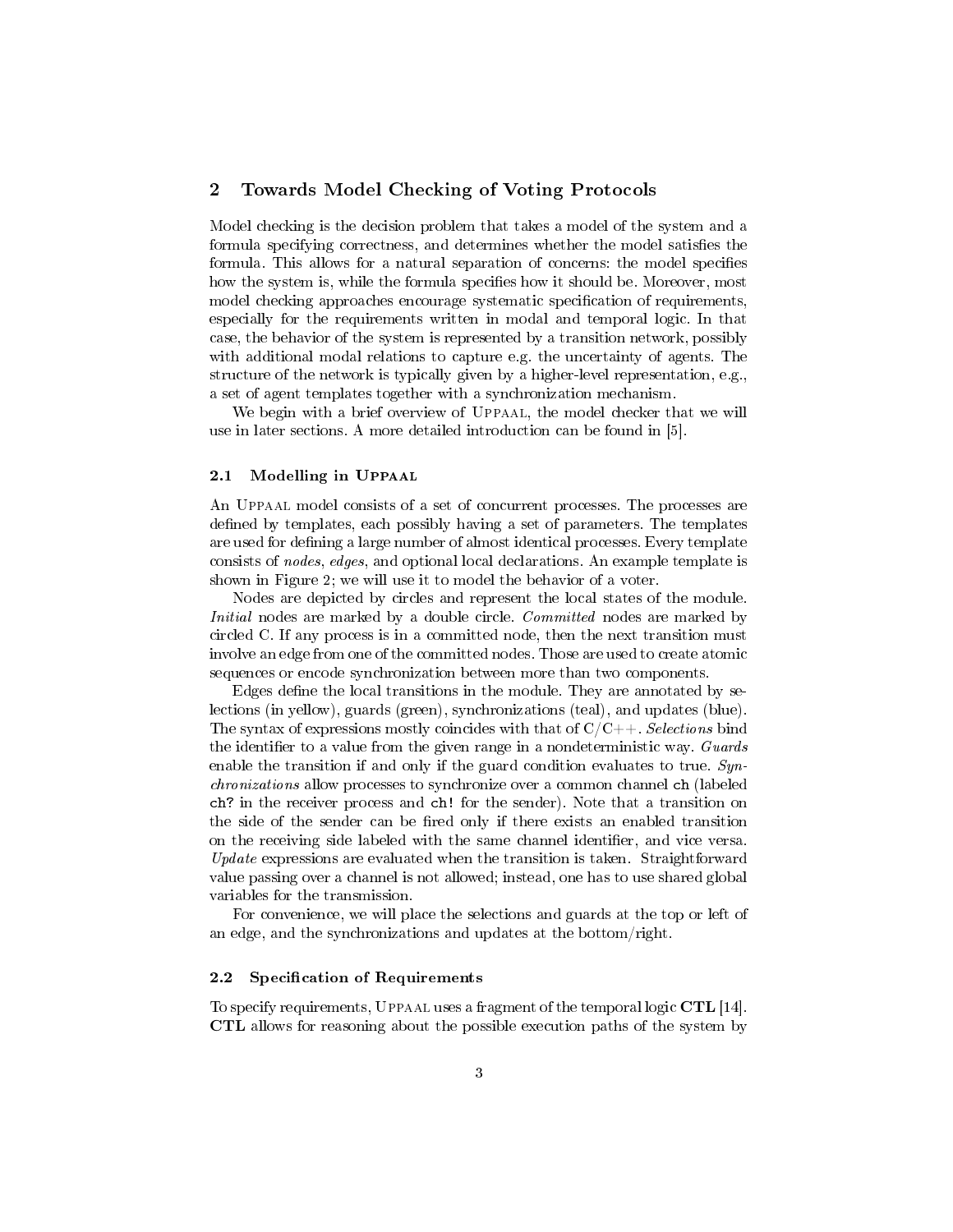means of the *path quantifiers*  $E$  ("there is a path") and A ("for every path"). A path is a maximal $^{\rm 1}$  sequence of states and transitions. To address the temporal pattern on a path, one can use the *temporal operators*  $\bigcirc$  ("in the next moment"),  $\Box$ ("always from now on"),  $\diamond$  ("now or sometime in the future"), and U ("until"). For example, the formula  $\mathsf{A}\square\big(\mathsf{has\_ballot_i}\to \mathsf{A}\diamondsuit(\mathsf{voted}_{\mathsf{i},1}\vee\dots\vee \mathsf{voted}_{\mathsf{i},\mathsf{k}})\big)$  expresses that, on all paths, whenever voter  $i$  gets her ballot form, she will eventually cast her vote for one of the candidates  $1, \ldots, k$ . Another formula,  $A \Box \neg$ punished, says that voter *i* will never be punished by the coercer.

More advanced properties usually require a combination of temporal modalities with knowledge operators  $K_a$ , where  $K_a\phi$  expresses "agent a knows that  $\phi$ holds." For example, formula  $E \diamond ($ results∧ ¬voted<sub>i,j</sub> ∧ ¬ $K_c$  ¬voted<sub>i,j</sub>) says that the coercer c might not know that voter  $i$  hasn't voted for candidate  $j$ , even if the results are already published. Moreover,  $\mathsf{A}\square$ (results  $\rightarrow \neg K_c\neg$ voted<sub>i,j</sub>) expresses that, when the results are out, the coercer won't know that the voter refused to vote for  $j$ . Intuitively, both formulas capture different strength of receipt-freeness for a voter who has been instructed to vote for candidate  $j$ .

# 3 Outline of Prêt à Voter

In this paper, we use UPPAAL for modelling and analysis of a voting protocol. The protocol of choice is a version of Prêt à Voter. We stress that this is not an up to date version of Prêt à Voter but it serves to illustrate how some attacks can be captured with Uppaal. A short overview of Prêt à Voter is presented here; the full details can be found, for example, in [32] or [19].

Most voter-verifiable voting systems work as follows: at the time of casting, an encryption or encoding of the vote is created and posted to a secure public bulletin board (BB). The voter can later check that her encrypted ballot appears correctly. The set of posted ballots are then processed in some veriable way to reveal the tally or outcome. Much of this is effectively a secure distributed computation, and as such is well-established and understood in cryptography. The really challenging bit is the creation of the encrypted ballots, because it involves interactions between the users and the system. This has to be done in a way that assures the voter that her vote is correctly embedded, while avoiding introducing any coercion or vote buying threats.

The key innovation of the Prêt à Voter approach is to encode the vote using a randomised candidate list. This contrasts with earlier verifiable schemes that involved the voter inputting her selection to a device that then produces an encryption of the selection. Here what is encrypted is the candidate order which can be generated and committed in advance, and the voter simply marks her choice on the paper ballot in the traditional manner.

Suppose that our voter is called Anne. At the polling station, Anne is authenticated and registered and she chooses at random a ballot form sealed in an envelope and saunters over to the booth. An example of such a form is shown

 $1$  I.e., infinite or ending in a state with no outgoing transitions.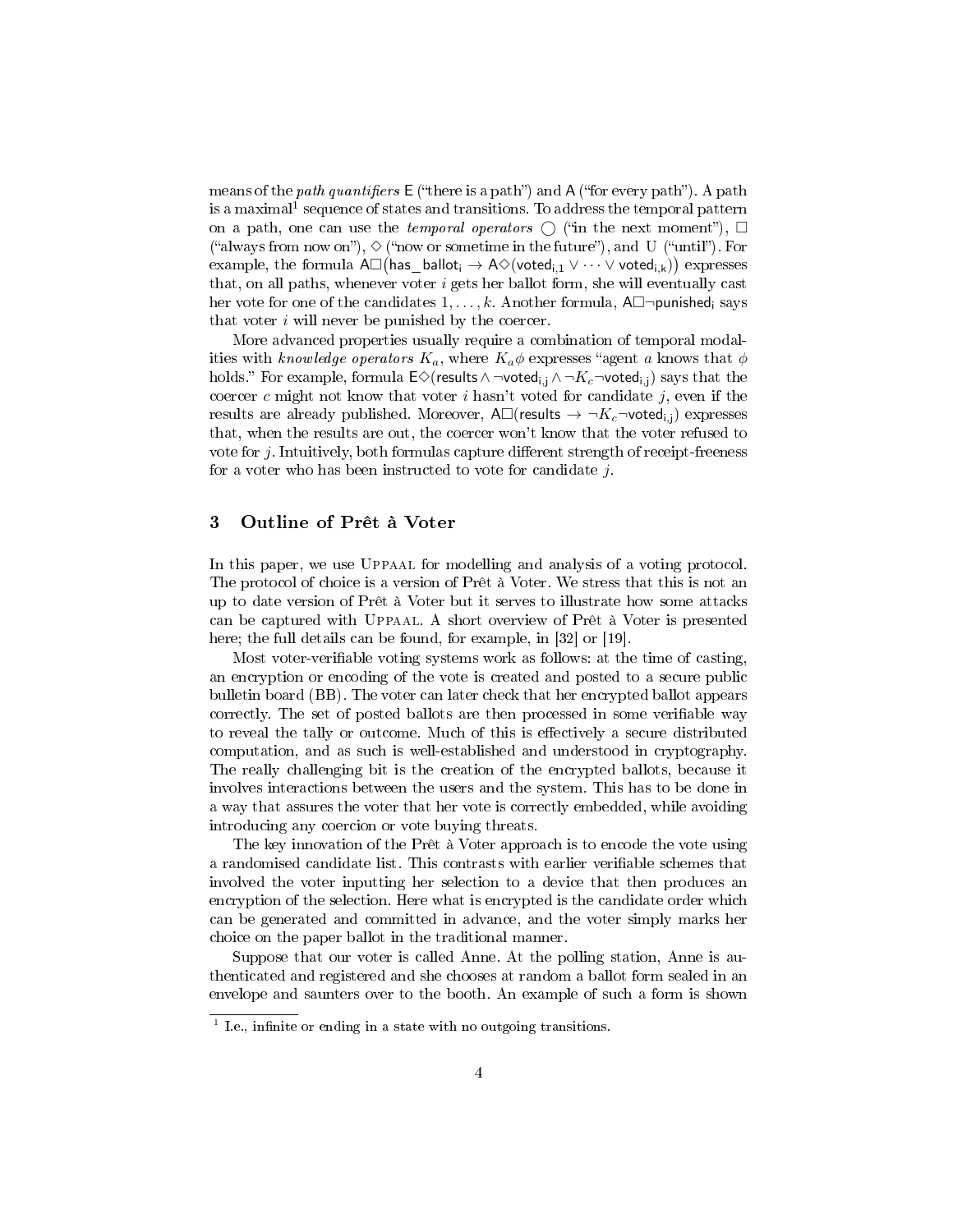

Figure 1: (a) Prêt à Voter ballot form; (b) Receipt encoding a vote for "Idefix"

in Figure 1a. In the booth, she extracts her ballot form from the envelope and marks her selection in the usual way by placing a cross in the right hand column against the candidate (or candidates) of her choice. Once her selection has been made, she separates the left and right hand strips and discards the left hand strip. She keeps the right hand strip which now constitutes her privacy protected receipt, as shown in Figure 1b.

Anne now exits the booth clutching her receipt, returns to the registration desk, and casts the receipt: it is placed over an optical reader or similar device that records the string at the bottom of the strip and registers which cells are marked. Her original paper receipt is digitally signed and franked and returned to her to keep and later check that her vote is correctly recorded on the bulletin board. The randomisation of the candidate list on each ballot form ensures that the receipt does not reveal the way she voted, thus ensuring the secrecy of her vote. Incidentally, it also removes any bias towards the candidate at the top of the list that can occur with a fixed ordering.

The value printed on the bottom of the receipt is what enables extraction of the vote during the tabulation phase: buried cryptographically in this value is the information needed to reconstruct the candidate order and so extract the vote encoded on the receipt. This information is encrypted with secret keys shared across a number of tellers. Thus, only a threshold set of tellers acting together are able to interpret the vote encoded in the receipt. In practice, the value on the receipt will be a pointer (e.g. a hash) to a ciphertext committed to the bulletin board during the setup phase.

After the voting phase, voters can visit the Bulletin Board and confirm that their receipts appear correctly. Once any discrepancies are resolved, the tellers take over and perform anonymising mixes and decryption of the receipts. At the end, the plaintext votes will be posted in secret shuffled order, or in the case of homomorphic tabulation, the final result is posted. All the processing of the votes can be made universally verifiable, i.e., any observer can check that no votes were manipulated.

Prêt à Voter brings several advantages in terms of privacy and dispute resolution. Firstly, it avoids side channel leakage of the vote from the encryption device. Secondly, it improves on dispute resolution: ballot assurance is based on random audits of the ballot forms, which can be performed by the voter or independent observers. A ballot form is either well-formed, i.e. the plaintext order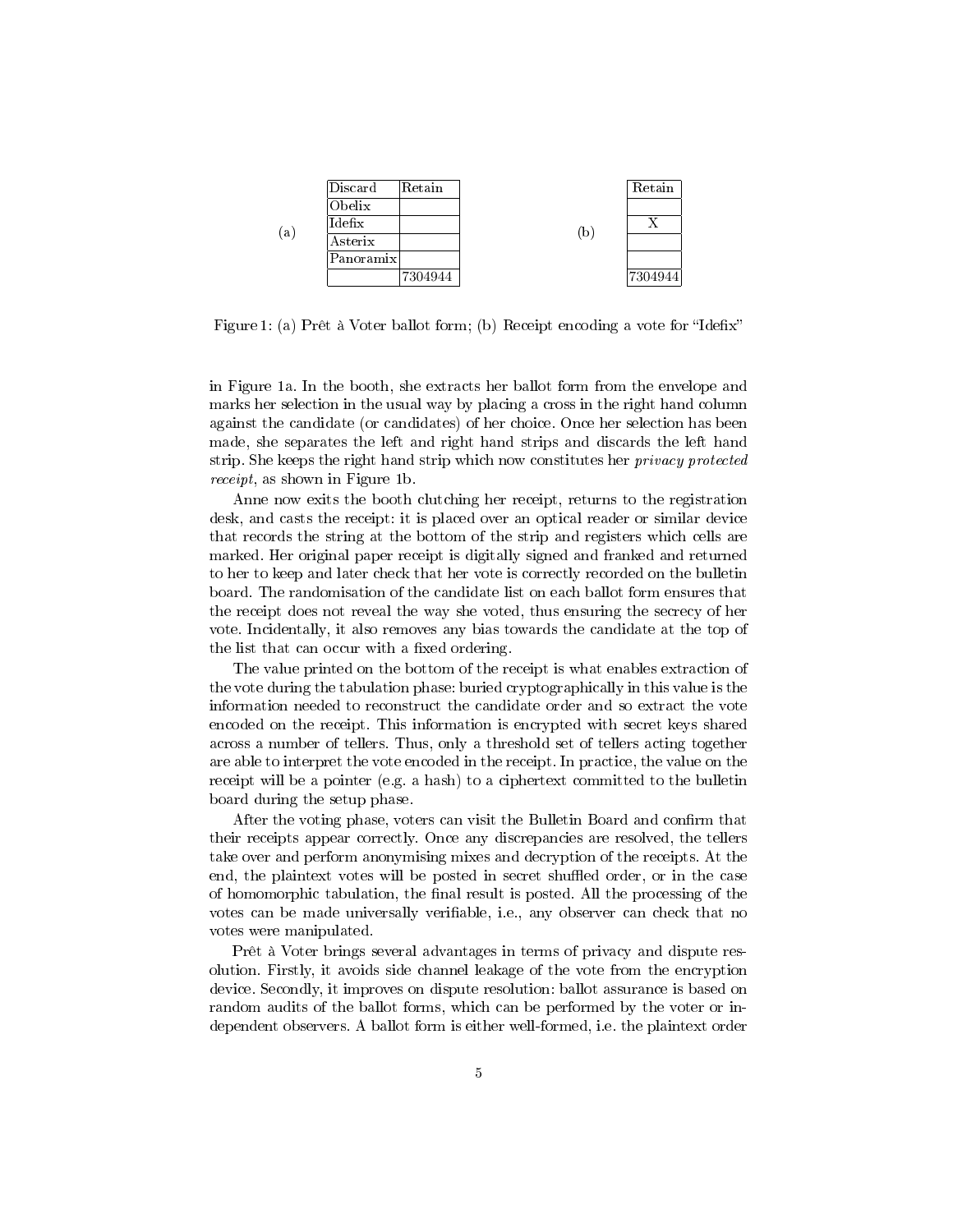matches the encrypted order, or not. This is independent of the voter or her choice, hence there can be no dispute as to what choice the voter provided. Such disputes can arise in Benaloh challenges and similar cut-and-choose style audits. Furthermore, auditing ballots does not impinge on ballot privacy, as nothing about the voter or the vote can be revealed at this point.

# 4 Modelling Prêt à Voter in Uppaal

In this section, we present how the components and participants of Prêt à Voter can be modelled in Uppaal. To this end, we give a description of each module template, its elements, and their interactions. The templates represent the behavior of the following types of agents: voters, coercers, mix tellers, decryption tellers, auditors, and the voting infrastructure. For more than one module of a given type, an identifier  $i = 0, 1, \ldots$  will be associated with each instance.

The code of the model is available at https://github.com/pretvsuppaal/ model. Here, we present in detail only the Voter template. The details of the other modules can be found in the extended version of the paper, available at https://arxiv.org/abs/2007.12412.

To facilitate readability and manageability of the model code, we define some data structures and type name aliases based on the configuration variables:

- **Ciphertext**: a pair  $(y_1, y_2)$ . For the simplicity of modeling, we assume that ElGamal encryption is used.
- **Ballot**: a pair  $(\theta, d)$  of onion  $\theta = E_{PK}(s, *)$  and candidate list  $cl = \pi(s)$ , where s is a seed associated with the ballot, and  $\pi : \mathbb{R} \to Perm_C$  is a function that associates a seed with a permutation of the candidates. To allow absorption of the index of a marked cell into the onion, we use cyclic shifts of the base candidate order. This means that we just have simple ElGamal ciphertexts to mix.
- Receipt: a pair  $(\theta, r)$  of onion  $\theta$  and an index r of marked cell. It can be used to verify if a term was recorded and if it was done correctly.
- $-c$  t: an integer with range [0, c\_total), a candidate;
- **v** t: an integer with range  $[0, v_{total}]$ , a voter;
- $-\mathbf{z}$   $\overline{\phantom{a}}$  t: an integer with range [0, z\_total), an element of  $\mathbb{Z}_p^*$ .

#### 4.1 Voter Template

The structure of the Voter template is shown in Figure 2. The idea is that while the voter waits for the start of election she might be subject to coercion. When the ballots are ready, the voter selects a candidate, and transmits the receipt to the system. Then she decides if she wants to check how her vote has been recorded, and if she wants to show the receipt to the coercer. If coerced, she also waits for the coercer's decision to punish her or refrain from punishment. The module includes the following private variables: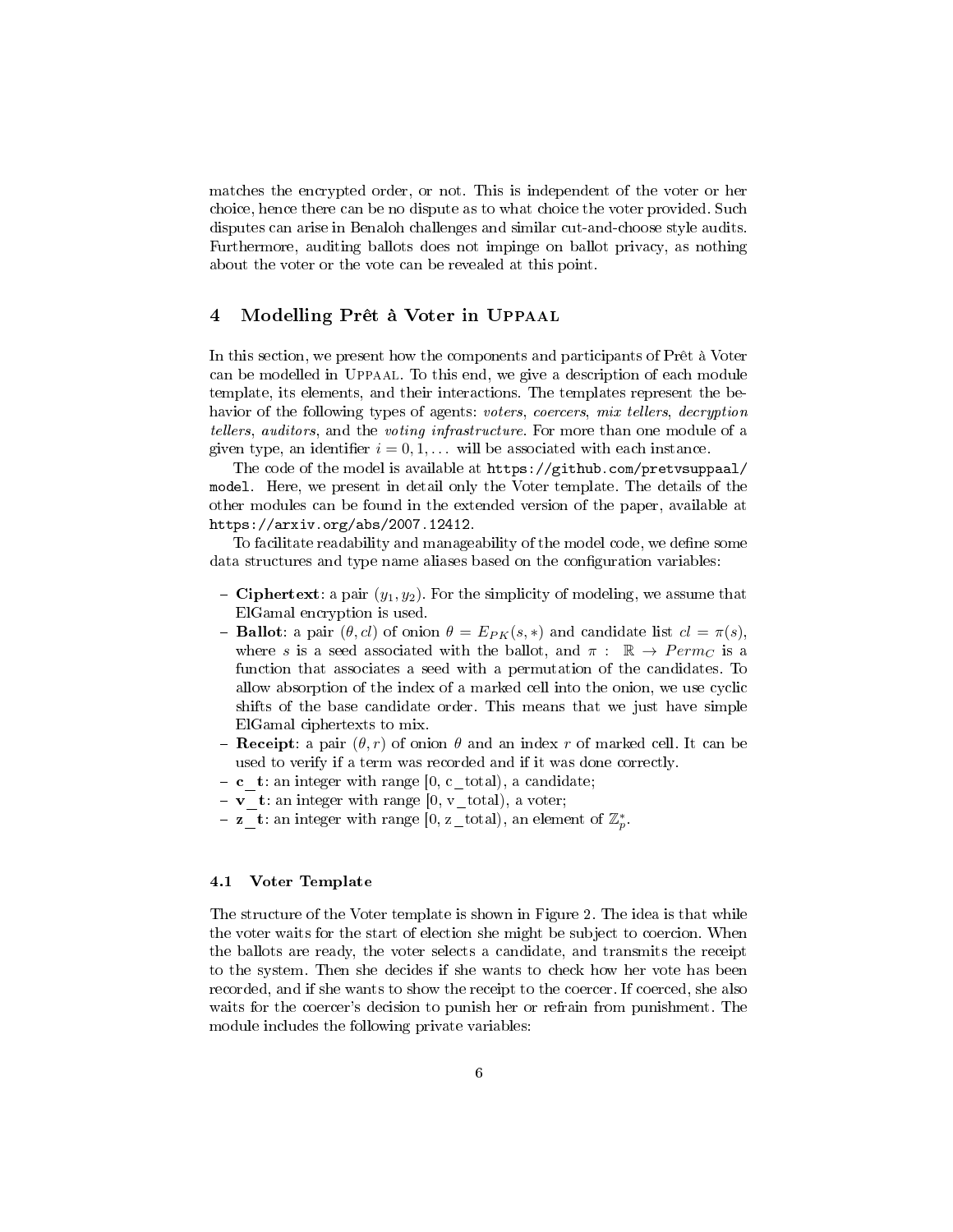

Figure 2: Voter template for the model of Prêt à Voter

- $-$  receipt: an instance of Receipt, obtained after casting a vote;
- coerced[=false]: a Boolean value, indicating if coercer has established a contact;
- chosen: integer value of chosen candidate.

Moreover, the following procedures are included:

- $-c_i$  index(target): returns an index, at which target can be found on the candidate list of a ballot;
- verify(): returns true if the voter's receipt can be found on the Web Bulletin Board, else it returns false.

#### Local states:

- $i = idle$ : waiting for the election, might get contacted by coercer;
- $h$  has ballot: the voter has already obtained the ballot form;
- $-$  marked choice: the voter has marked an index of chosen candidate (and destroyed left hand side with candidate list);
- $r = received \text{ } received \text{ } received \text{ } (i)$  receipt: the receipt is obtained and might be shown to the coercer;
- $-$  verification: the voter has decided to verify the receipt;
- $-p$ assed: the voter got a confirmation that the receipt appears correctly;
- $f$ ailed: the voter obtains evidence that the receipt does not appear on BB or appears incorrectly;
- $-$  end: the end of the voting ceremony;
- $-$  punished: the voter has been punished by the coercer;
- $-$  not\_punished: the coercer refrained from punishing the voter.

#### Transitions:

 $i$  *idle→idle*: if was not already coerced, enable transition; if taken, then set coercion to true;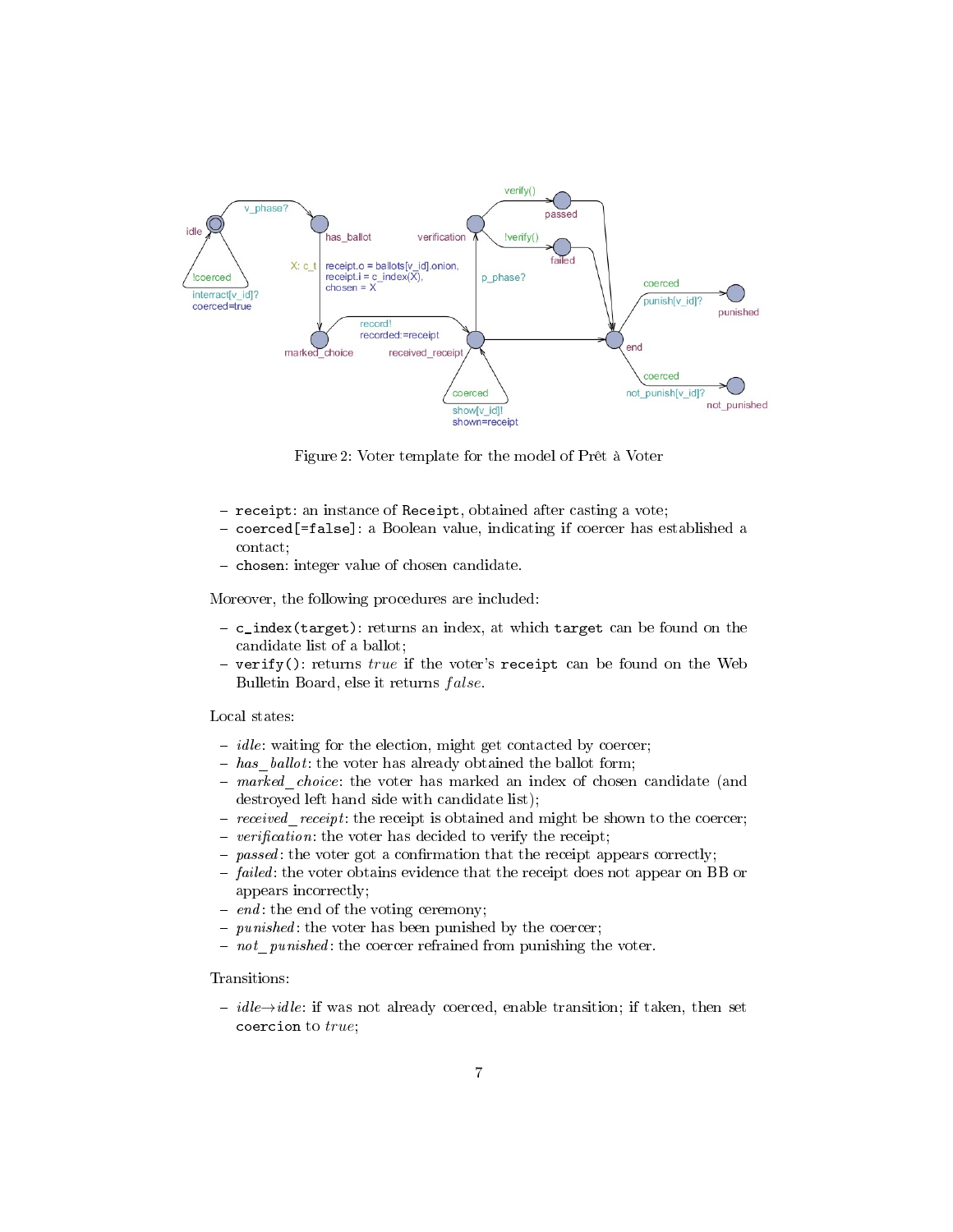

Figure 3: Coercer template

- $i = idle \rightarrow has$  ballot: always enabled; if taken, the voter acquires a ballot form;
- $h$  has ballot $\rightarrow$ marked choice: mark the cell with the selected candidate;
- marked\_choice→received\_receipt: send receipt to the Sys process over channel record using shared variable recorded;
- received receipt→received receipt: if was coerced, enable transition; if taken, then pass the receipt to the coercer using shared variable shown;
- *received receipt* $\rightarrow$ verification: always enabled; if taken, the voter decides to verify whether the receipt appears on the BB;
- $-$  (received\_receipt || passed || failed)→end: voting ceremony ends for the voter;
- $= end \rightarrow punished$ : if was coerced, enable transition; if taken, then the voter has been punished by the coercer;
- $e end \rightarrow not\_punished$ : if was coerced, enable transition; if taken, the coercer has refrained to punish the voter.

#### 4.2 Coercer

The coercer can be thought of as a party that tries to influence the outcome of the vote by forcing voters to obey certain instructions. To enforce this, the coercer can punish the voter. The structure of the Coercer module is presented in Figure 3; see the extended version of the paper at https://arxiv.org/abs/ 2007.12412 for the technical details.

#### 4.3 Mix Teller (Mteller)

Once the mixing phase starts, each mix teller performs two re-encryption mixes. The order of turns is ascending and determined by their identifiers. The randomization factors and permutation of each mix are selected in a nondeterministic way and stored for a possible audit of re-encryption mixes. When audited, the mix teller reveals the requested links and the associated factors, thus allowing Auditor to verify that the input ciphertext maps to the output. The structure of the mix teller is shown in Figure 4.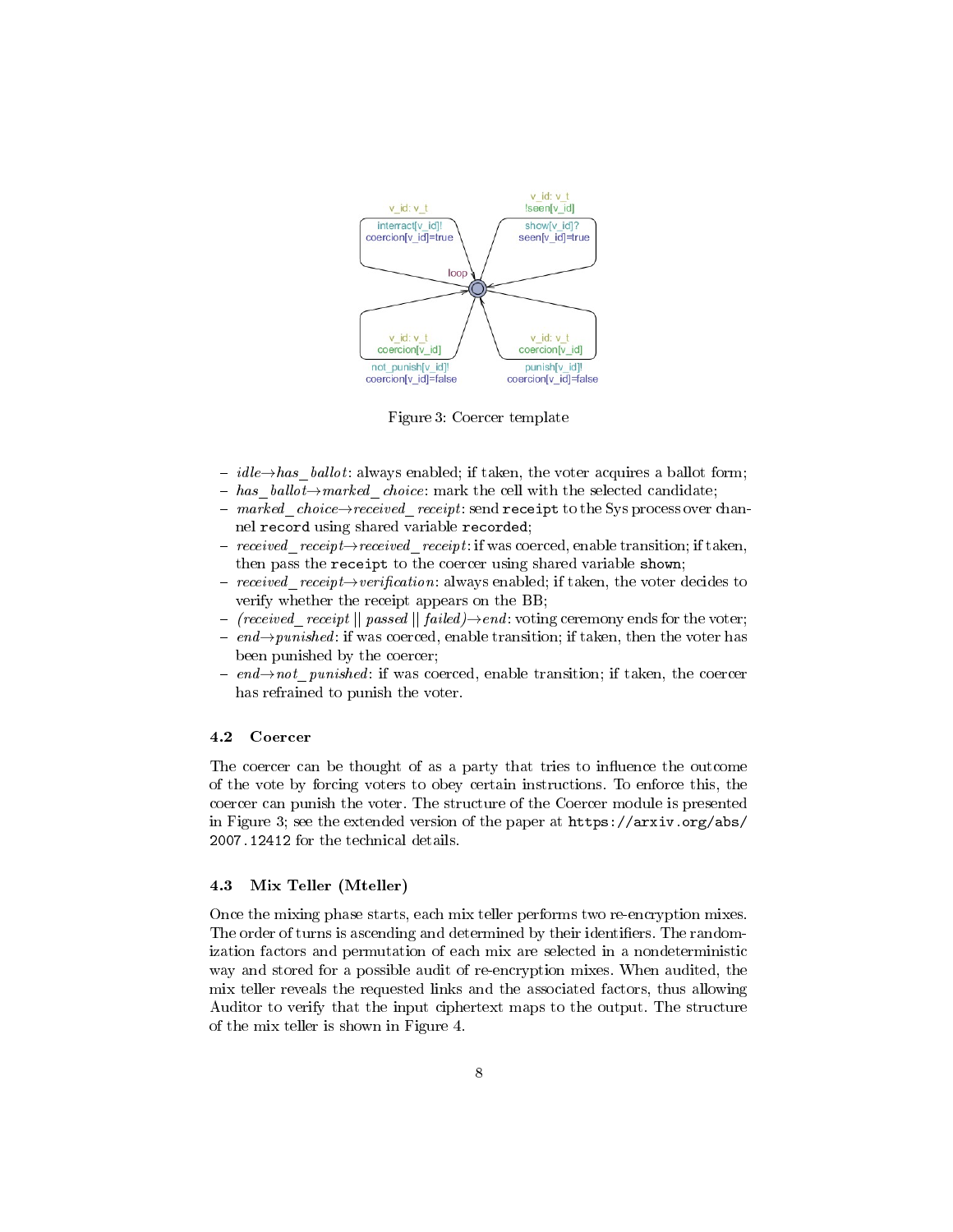

Figure 4: Mteller template



Figure 5: Dteller template

## 4.4 Decryption Teller (Dteller)

In this module, after the re-encryption mixes are done, a subset of cooperating decryption tellers is chosen nondeterministically. Note that if a subset has less than two elements (e.g. when two or more decryption tellers refused to cooperate), then they should not be able to reconstruct a secret key, which would lead to a deadlock. In order to avoid that, only subsets with cardinality of 2 are considered in our simplied model.

#### 4.5 Auditor

In order to confirm that the mix tellers performed their actions correctly, the auditor conducts an audit. In this paper, we assume that the audit is based on the randomized partial checking technique, RPC in short [20]. To this end, each mix teller is requested to reveal the factors for the selected half of an odd-mix batch, and verify whether the input corresponds to the output. The control flow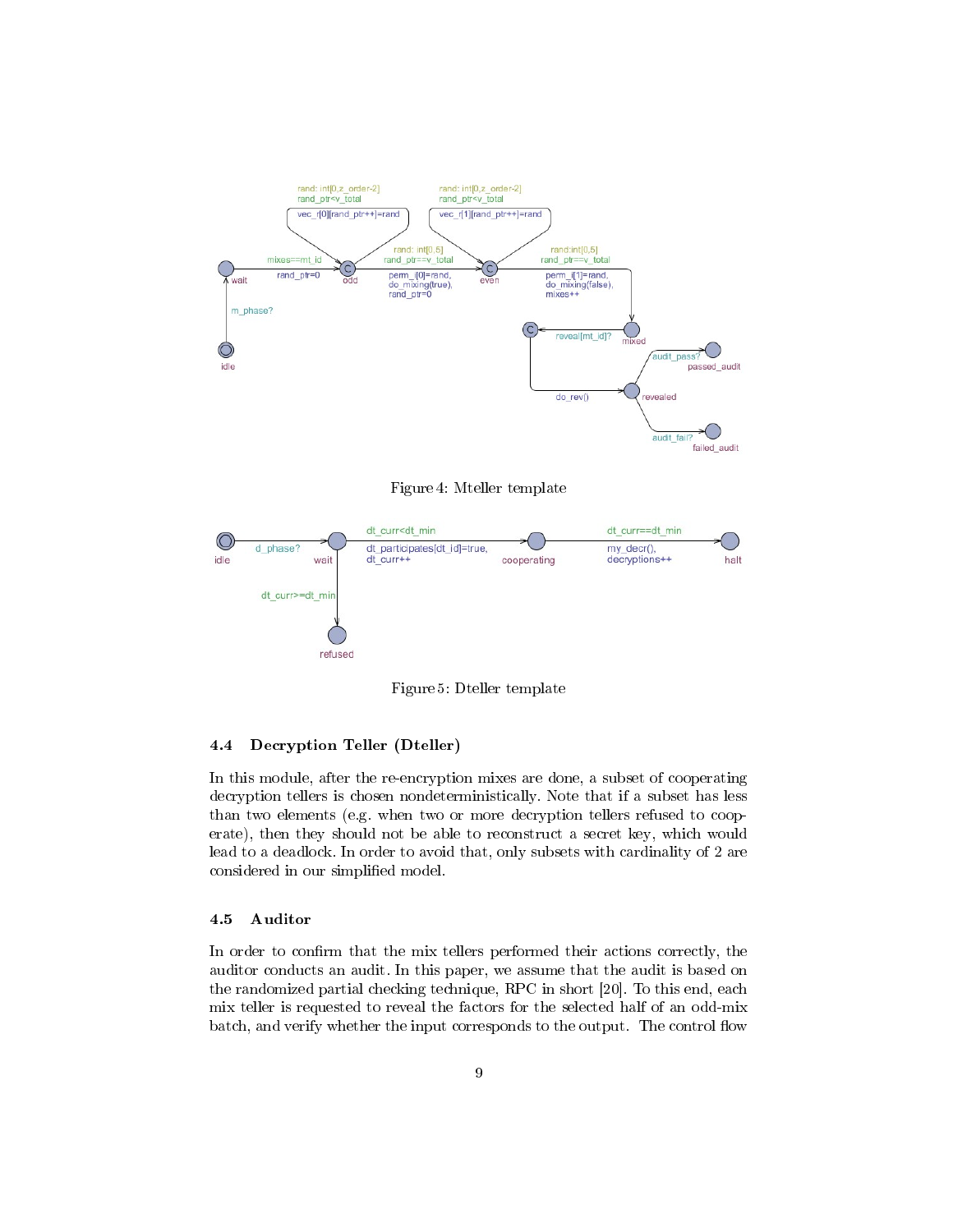

Figure 7: Module Sys

of the Auditor module is presented in Figure 6. In the future, we plan to extend the model with auditing techniques that rely on zero-knowledge proofs.

## 4.6 Voting Infrastructure Module (Sys)

This module represents the behavior of the election authority that prepares the ballot forms, monitors the current phase, signals the progress of the voting procedure to the other components, and at the end posts the results of the election. In addition, the module plays the role of a server that receives receipts and transfers them to the database throughout the election. We assume that all the ballots were properly generated and thus omit procedures (e.g. ballot audits) which can ensure that. Capturing related attacks and possible defences remains a subject for future work.

# 5 Verification

We chose UPPAAL for this study mainly because of its modelling functionality. Interestingly, the model checking capabilities of Uppaal turned out rather limited for analysis of voting protocols, due to the limitations of its requirement specification language. First, UPPAAL admits only a fragment of CTL: it excludes the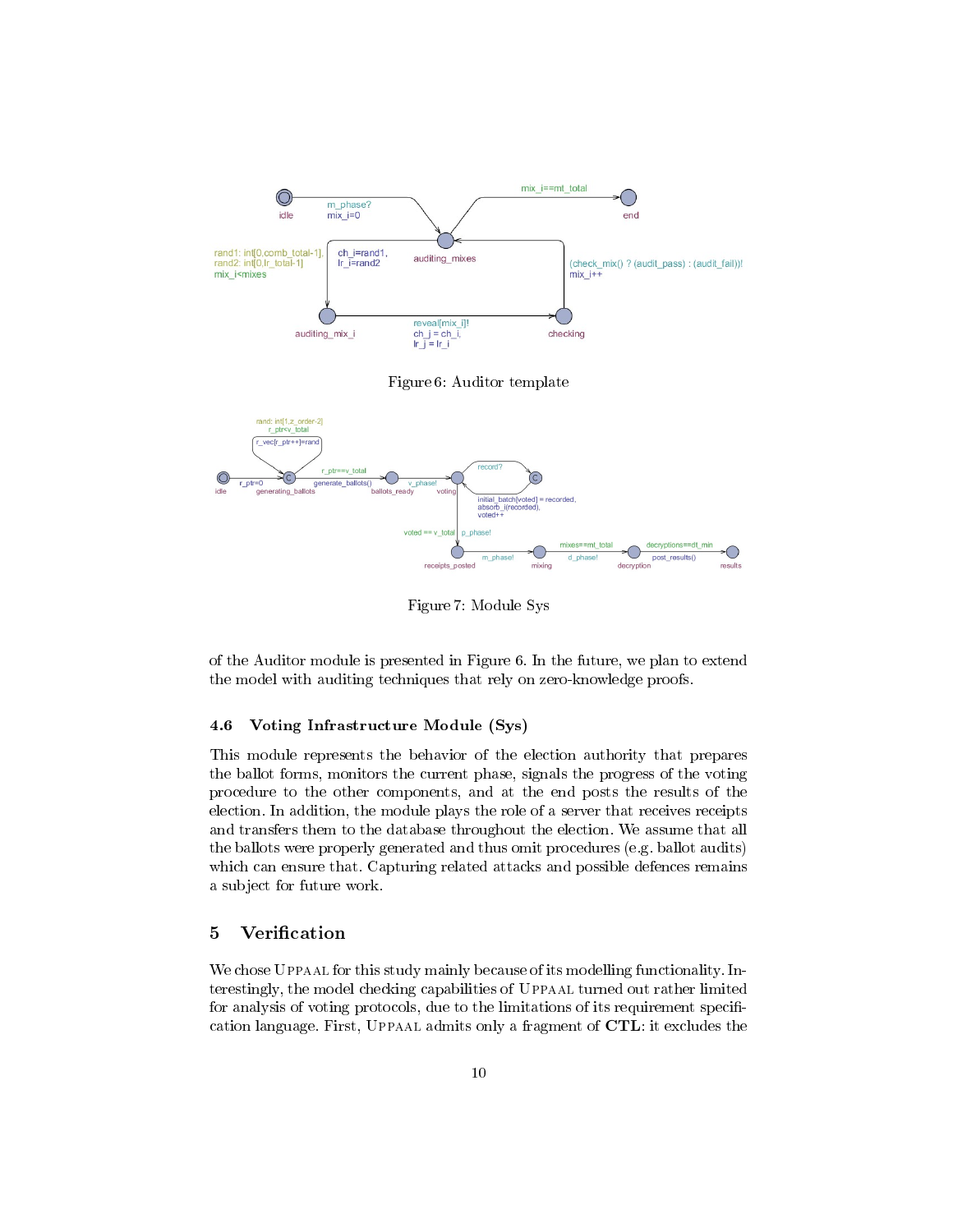"next" and "until" modalities, and does not allow for nesting of operators (with one exception that we describe below). Thus, the supported properties fall into the following categories: simple *reachability* ( $E$  $\Diamond$ *p*), *liveness* ( $A$  $\Diamond$ *p*), and *safety* (A $\Box$ p and E $\Box$ p). The only allowed nested formulas come in the form of the p leads to q property, written  $p \rightarrow q$ , and being a shorthand for  $A\Box(p \rightarrow A \Diamond q)$ .

Nonetheless, Uppaal allows to model-check some simple properties of Prêt à Voter, as we show in Section 5.1. Moreover, by tweaking models and formulas, one can also verify some more sophisticated requirements, see Section 5.2.

#### 5.1 Model Checking Temporal Requirements

It is difficult to encode meaningful requirements on voting procedures in the input language of UPPAAL. We managed to come up with the following properties:

- 1. E $\diamond$ failed audit<sub>0</sub>: the first mix teller might eventually fail an audit;
- 2. A $\Box$ -punished<sub>i</sub>: voter *i* will never be punished by the coercer;
- 3. has ballot<sub>i</sub>  $\rightsquigarrow$  marked choice<sub>i</sub>: on all paths, whenever voter i gets a ballot form, she will eventually mark her choice.

We verified each formula on the parameterized model in Section 4. Several configurations were used, with the number of voters ranging from 1 to 5. For the first property, the UPPAAL verifier returns 'Property is satisfied' for the configurations with  $1, 2, 3$  and  $4$  voters. In case of  $5$  voters, we get 'Out of memory' due to the state-space explosion. This is a well-known problem in verification of distributed systems; typically, the blow-up concerns the system states to be explored in model checking and proof states in case of theorem proving. Formula (2) produces the answer `Property is not satised' and pastes a counter-example into the simulator for all the five configurations. Finally, formula  $(3)$  ends with 'Out of memory' regardless of the number of voters.

Optimizations. To keep the model manageable and in attempt to reduce the state space, every numerical variable is defined as a bounded integer in a form of  $int[\min, max]$ , restricting its range of values.<sup>2</sup> The states violating the bounds are discarded at run-time. For example, transition has ballot→marked choice of the Voter (Figure 2) has a selection of value X in the assignment of variable chosen. The type of X is c\_t, which is an alias to  $int[0,c_{total-1}]$ , i.e., the range of meaningful candidate choices.

We also tried to keep the number of used variables minimal, as it plays an important role in the model checking procedure.

#### 5.2 How to Make Model Checker Do More Than It Is Supposed To

Many important properties of voting refer to the knowledge of its participants. For example, receipt-freeness expresses that the coercer should never know how the voter has voted. Or, better still, that the coercer will never know if the

<sup>&</sup>lt;sup>2</sup> Without the explicit bounds, the range of values would be [-32768,32768].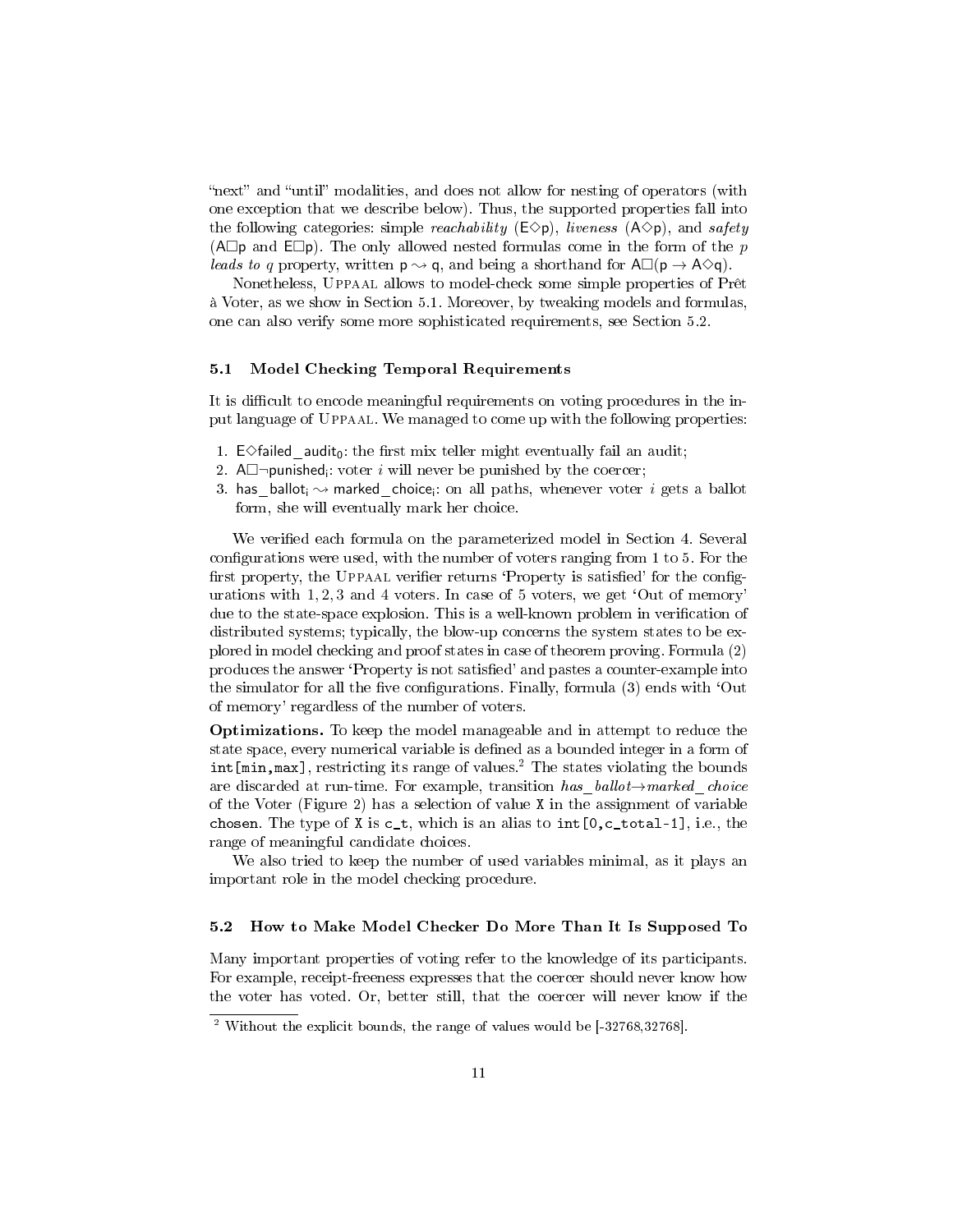

Figure 8: (a) Epistemic bisimulation triangle; (b) turning the triangle into a cycle by reversing the transition relation

voter disobeyed his instructions. Similarly, voter-veriability says that the voter will eventually know whether her vote has been registered and tallied correctly (assuming that she follows the verification steps).

A clear disadvantage of UPPAAL is that its language for specification of requirements is restricted to purely temporal properties. Here we show that, with some care, one can use it to embed the verification of more sophisticated properties. In particular, we show how to enable model checking of some knowledgerelated requirements by a technical reconstruction of models and formulas. The construction has been inspired by the reduction of epistemic properties to temporal properties, proposed in [17,21]. Consequently, Uppaal and similar tools can be used to model check some formulas of  $\mathbf{CTLK}$  (i.e.,  $\mathbf{CTL}$  + Knowledge) that express variants of receipt-freeness and voter-veriability.

In order to simulate the knowledge operator  $K_a$  under the CTL semantics, the model needs to be modified. The first step is to understand how the formula  $\neg K_c\neg$ voted<sub>i,j</sub> (saying that the coercer doesn't know that the particular voter i hasn't voted for candidate j) is interpreted. Namely, if there is a reachable state in which voted<sub>i,j</sub> is true, there must also exist another reachable state, which is indistinguishable from the current one, and in which  $\neg$ **oted**<sub>i,j</sub> holds. The idea is shown in Figure 8a. We observe that to simulate the epistemic relation we need to create copies of the states in the model (the "real" states). We will refer to those copies as the *reverse states*. They are the same as the real states, but with reversed transition relation. Then, we add transitions from the real states to their corresponding reverse states, that simulate the epistemic relation between the states. This is shown in Figure 8b.

To illustrate how the reconstruction of the model works on a concrete example, we depict the augmented Coercer template in Figure 9.

In order to effectively modify the model and verify the selected properties according to the previously defined procedure, the model was first simplified. In the simplified version there are two voters and the coercer can interact only with one of them. Furthermore we removed the verification phase and the tallying phase from the model.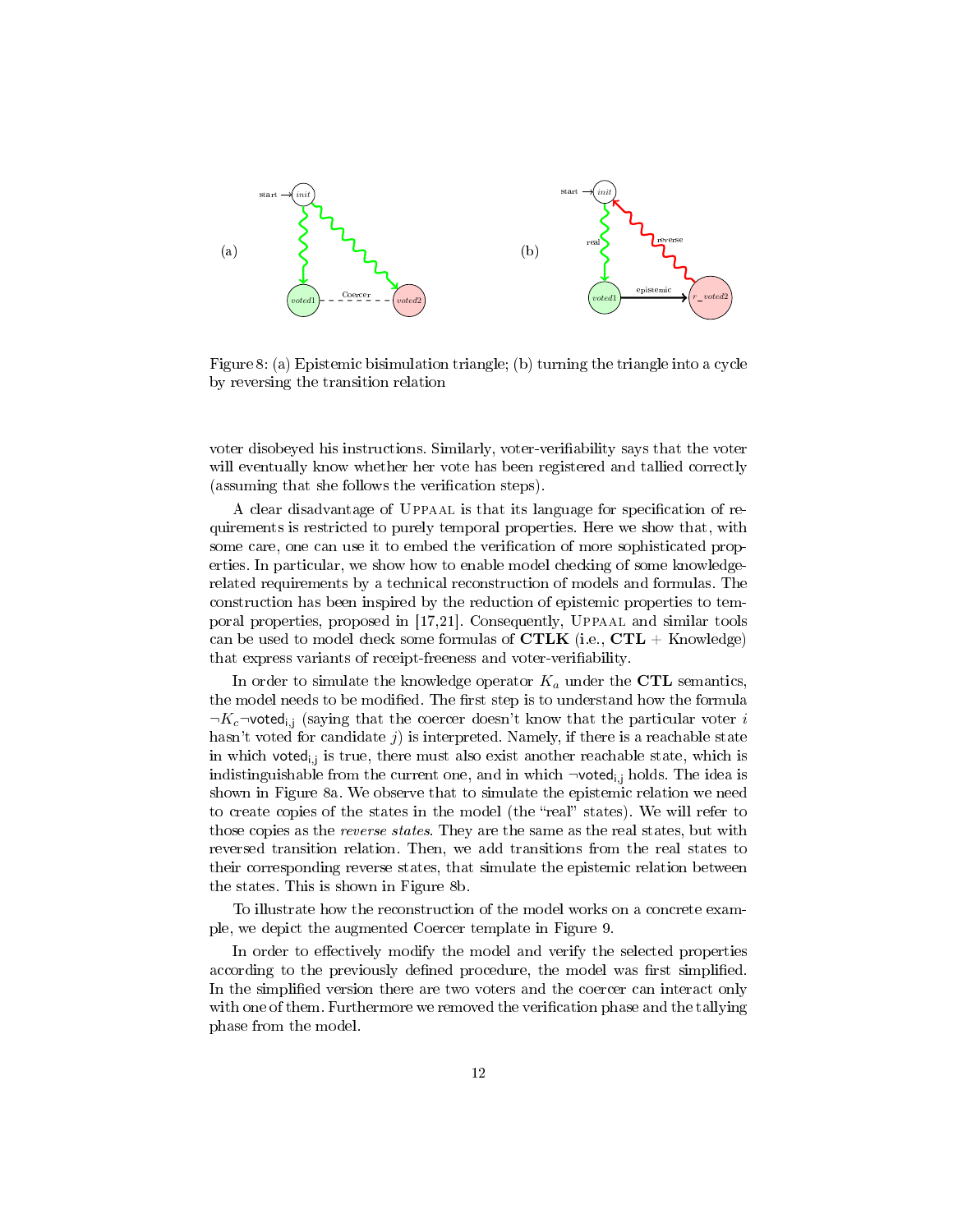

Figure 9: Coercer module augmented with the converse transition relation

The next step is the reconstruction of formulas. Let us take the formula for the weak variant of receipt-freeness from Section 2.2, i.e.,  $E\diamond$ (results∧¬voted<sub>i,j</sub>∧  $\neg K_c\neg$ voted<sub>i,j</sub>). In order to verify the formula in UPPAAL, we need to replace the knowledge operator according to our model reconstruction method (see Figure 8 again). This means that the verifier should find a path that closes the cycle: from the initial state, going through the real states of the voting procedure to the vote publication phase, and then back to the initial state through the reversed states. In order to "remember" the relevant facts along the path, we use persistent Boolean variables voted<sub>i,j</sub> and negvoted<sub>i,j</sub>: once set to true they always remain true. We also introduce a new persistent variable epist voted<sub>i,j</sub> to refer to the value of the vote after an epistemic transition. Once we have all that, we can propose the reconstructed formula: E◇(results∧negvoted<sub>i,j</sub>∧epist\_voted<sub>i,j</sub>∧initial). Uppaal reports that the formula holds in the model.

A stronger variant of receipt-freeness is expressed by another formula of Section 2.2, i.e.,  $\mathsf{A}\square$ (results  $\rightarrow \neg K_c\neg$ voted<sub>i,j</sub>). Again, the formula needs to be rewritten to a pure CTL formula. As before, the model checker should find a cycle from the initial state, "scoring" the relevant propositions on the way. More precisely, it needs to check if, for every real state in which election has ended, there exist a path going back to the initial state through a reverse state in which the voter has voted for the selected candidate. This can be captured by the following formula: A $\square(($ results  $\land$  real $) \rightarrow \mathsf{E} \diamondsuit(\mathsf{voted}_{i,j} \land \mathsf{init}))$ . Unfortunately, this formula cannot be verified in UPPAAL, as UPPAAL does not allow for nested path quantifiers. In the future, we plan to run the verification of this formula using another model checker LTSmin [23] that accepts Uppaal models as input, but allows for more expressive requirement specifications.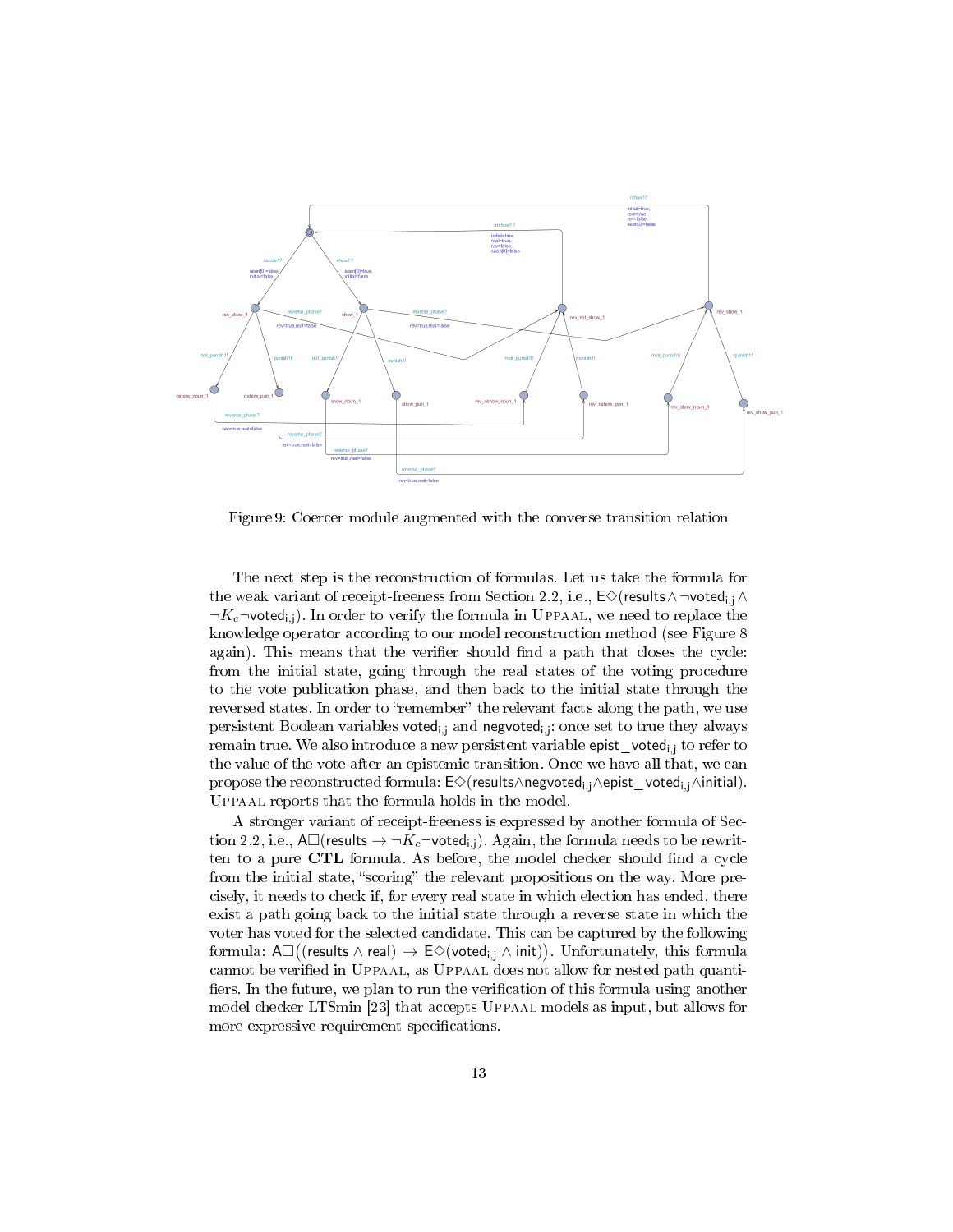

Figure 10: Corrupted Mix Teller module

# 6 Replicating Pfitzmann's Attack

A version of *Pfitzmann's attack* is known to compromise mix-nets with randomized partial checking [25]. It can be used to break the privacy of a given vote with probability  $1/2$  of being undetected. The leaked information may differ depending on both the implementation of the attack and the voting protocol.

The idea is that the first mix teller, who is corrupted, targets a ciphertext  $c_i$ from the odd mix input, and replaces some output term.  $c_j$  with  $c_i^{\delta}$ , After the decryption results are posted, a pair of decrypted messages  $m$  and  $m'$  satisfying equation  $m' = m^{\delta}$  can be used to identify the corresponding input terms.

Clearly, the model presented in Section 4 is too basic to allow for detection of the attack. Instead, we can examine attacker's behavior by a simple extension of the model. For that, we change the Mteller template as shown in Figure 10. The only difference lies in how the first re-encryption mix is done: the corrupted mix teller targets  $c_0$ , chooses a random non-zero  $\delta$ , and uses  $c_0^\delta$  instead of some other output term. We assume that the corrupt mix teller will always try to cheat. In all other respects, the teller behaves honestly.

Using UPPAAL, it can be verified that there exist executions where the corrupt mix teller's cheating behaviour is not detected during the audit. That is, both E $\diamond$ failed audit<sub>0</sub> and E $\diamond$ passed audit<sub>0</sub> produce 'Property satisfied' as the output. We note that, in order to successfully verify those properties in our model of Prêt à Voter, the search order option in Uppaal had to be changed from the (default) Breadth First to either Depth First or Random Depth First.

# 7 Related Work

Over the years, the properties of *ballot secrecy*, *receipt-freeness*, *coercion resis*tance, and voter-verifiability were recognized as important for an election to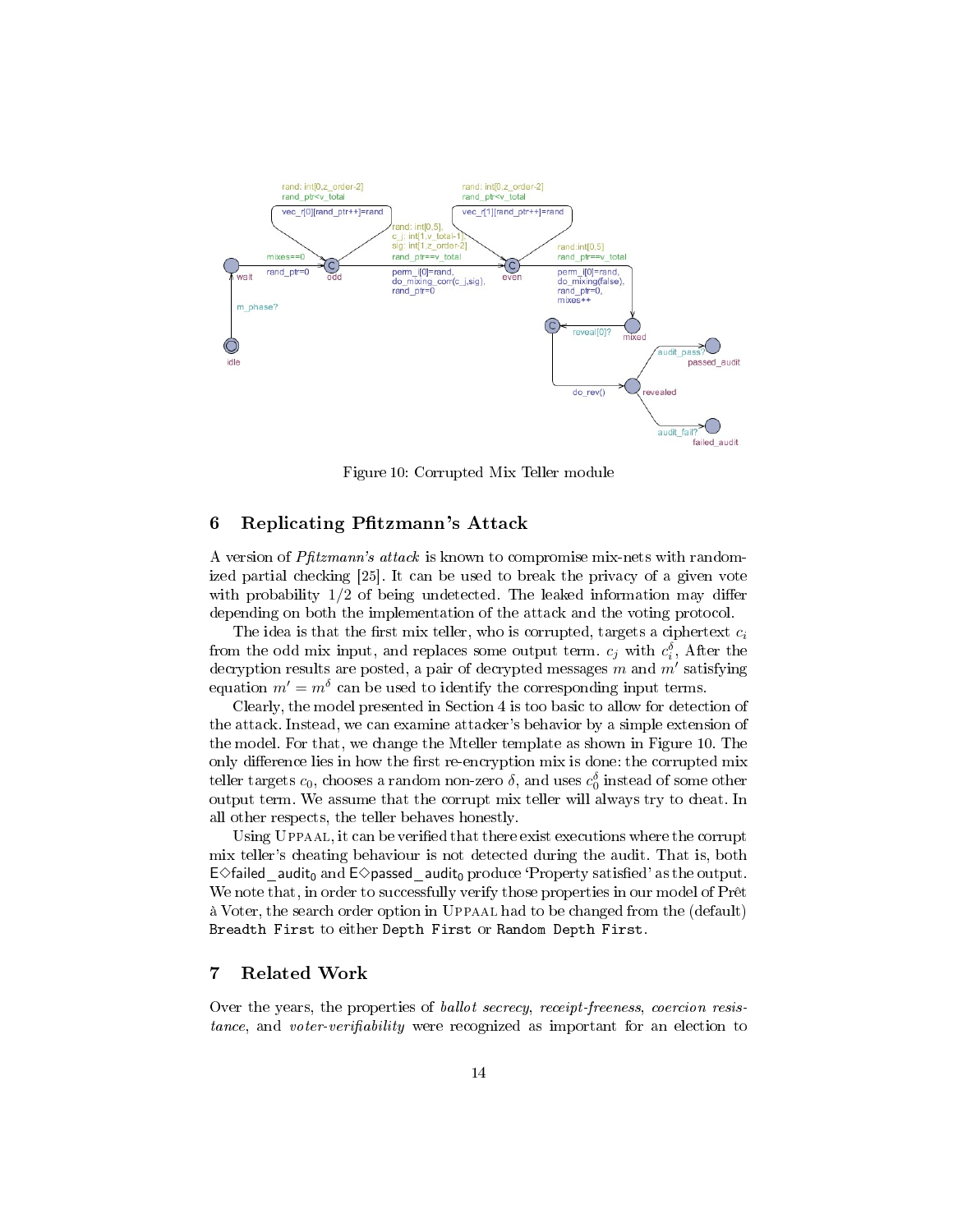work properly, see also [29] for an overview. More recently, significant progress has been made in the development of voting systems that would be coercionresistant and at the same time allow the voter to verify "her" part of the election outcome  $[31,12]$ . A number of secure and voter-verifiable schemes have been proposed, notably Prêt à Voter for supervised elections [32], Pretty Good Democracy for internet voting [34], and Selene, a coercion mitigating form of tracking number-based, internet scheme [33].

Such schemes are starting to move out of the laboratory and into use in real elections. For example, (a variant of) Prêt à Voter has been successfully used in one of the state elections in Australia [9] while the Scantegrity II system [10] was used in municipal elections in the Takoma Park county, Maryland. Moreover, a number of verifiable schemes were used in non-political elections. E.g., Helios [1] was used to elect officials of the International Association of Cryptologic Research and the Dean of the University of Louvain la Neuve. This underlines the need for extensive analysis and validation of such systems.

Formal analysis of selected voting protocols, based on theorem proving in first-order logic or linear logic, includes attempts at verification of vote counting in [3,30]. The Coq theorem prover [6] was used to implement the STV counting scheme in a provably correct way [16], and to produce a provably voterverifiable variant of the Helios protocol [18]. Moreover, Tamarin [28] was used to verify receipt-freeness in Selene [8] and Electryo [35]. Approaches based on model checking are fewer and include the analysis of risk-limiting audits [4] with the CBMC model checker [11]. Moreover, [22] proposed and verified a simple multi-agent model of Selene using MCMAS [27]. Related research includes the use of multi-agent methodologies to specify and verify properties of authentication and key-establishment protocols [26,7] with MCMAS. In particular, [7] used MCMAS to obtain and verify models, automatically synthesized from high-level protocol description languages such as CAPSL, thus creating a bridge between multi-agent and process-based methods.

In all the above cases, the focus is on the verification itself. Indeed, all the tools mentioned above provide only a text-based interface for specification of the system. As a result, their model specifications closely resemble programming code, and insufficiently protect from the usual pitfalls of programming: unreadability of the code, lack of modularity, and opaque control structure. In this paper, we draw attention to tools that promote modular design of the model, emphasize its control structure, and facilitate inspection and validation.

# 8 Conclusions

Formal methods are well established in proving (and disproving) the correctness of cryptographic protocols. What makes voting protocols special is that they prominently feature human and social aspects. In consequence, an accurate specification of the behaviors admitted by the protocol is far from straightforward. An environment that supports the creation of modular, compact, and  $$ most of all  $-$  readable specifications can be an invaluable help.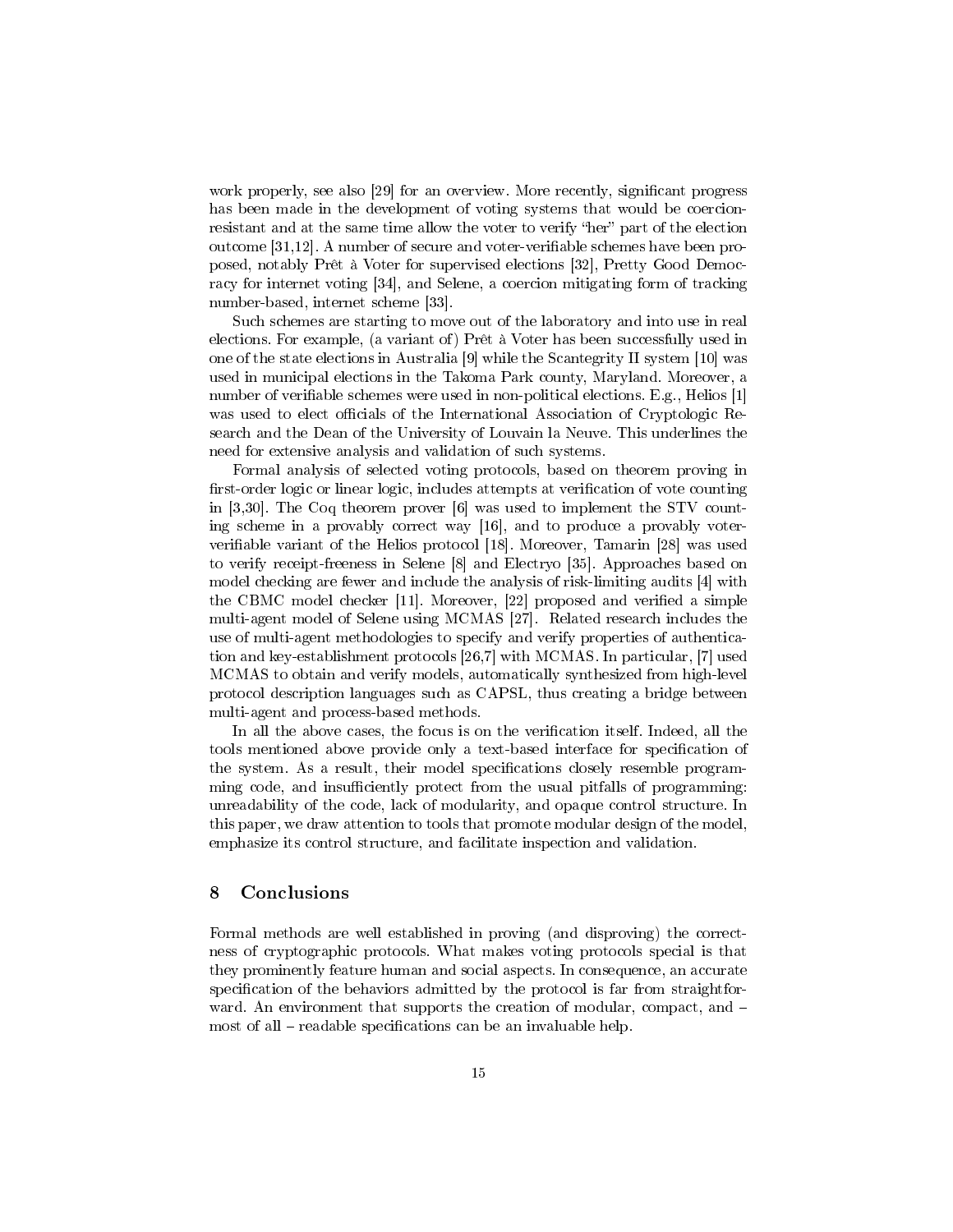In this context, the Uppaal model checker has a number of advantages. Its modelling language encourages modular specification of the system behavior. It provides flexible data structures, and allows for parameterized specification of states and transitions. Last but not least, it has a user-friendly GUI. Clearly, a good graphical model helps to understand how the voting procedure works, and allows for a preliminary validation of the system specification just by looking at the graphs. Anybody who ever inspected a text-based system specification or the programming code itself will know what we mean.

In this paper, we try to demonstrate the advantages of Uppaal through a case study based on a version of Prêt à Voter. The models that we have obtained are neat, easy to read, and easy to modify. On the other hand, Uppaal has not performed well with the verification itself. This was largely due to the fact that its requirement specification language turned out to be very limited  $-$  much more than it seemed at the first glance. We managed to partly overcome the limitations by a smart reconstruction of models and formulas. In the long run, however, a more promising path is to extend the implementation of verification algorithms in UPPAAL so that they handle nested path quantifiers and knowledge modalities, given explicitly in the formula.

The model proposed here is far from complete. We intend to refine and expand it to capture a broader range of attacks, in particular coercion (or votebuying attacks) that involve subtle interactions between coercer and voters. Prime examples include chain voting and randomisation attacks, where the coercer requires the voter to place an " $X$ " in, say, the first position. Such an attack does not violate any privacy property  $-$  the coercer does not learn the vote  $$ but it does deny the voter the freedom to cast her vote as intended. Still more subtle styles of attack have been identified against many verifiable schemes by Kelsey, [24]. Essentially any freedom the voter may have in executing the voting ceremony can potentially be exploited by a coercer.

A comprehensive discussion of coercion-resistance and its possible formalizations is also planned for future work. Another important line of research concerns data independence and saturation results. It is known that, to verify some properties, it suffices to look for small counterexamples  $[2]$ . It is also known that such results are in general impossible [15] or incur prohibitive blowup [13]. We will investigate what saturation can be achieved for the verification of Prêt à Voter.

Acknowledgements. The authors acknowledge the support of the Luxembourg National Research Fund (FNR) and the National Centre for Research and Development Poland (NCBiR) under the INTER/PolLux projects VoteVerif (POL-LUX-IV/1/2016) and STV (POLLUX-VII/1/2019).

## References

1. Ben Adida. Helios: web-based open-audit voting. In Proceedings of the 17th conference on Security symposium, SS'08, pages 335-348, Berkeley, CA, USA, 2008. USENIX Association.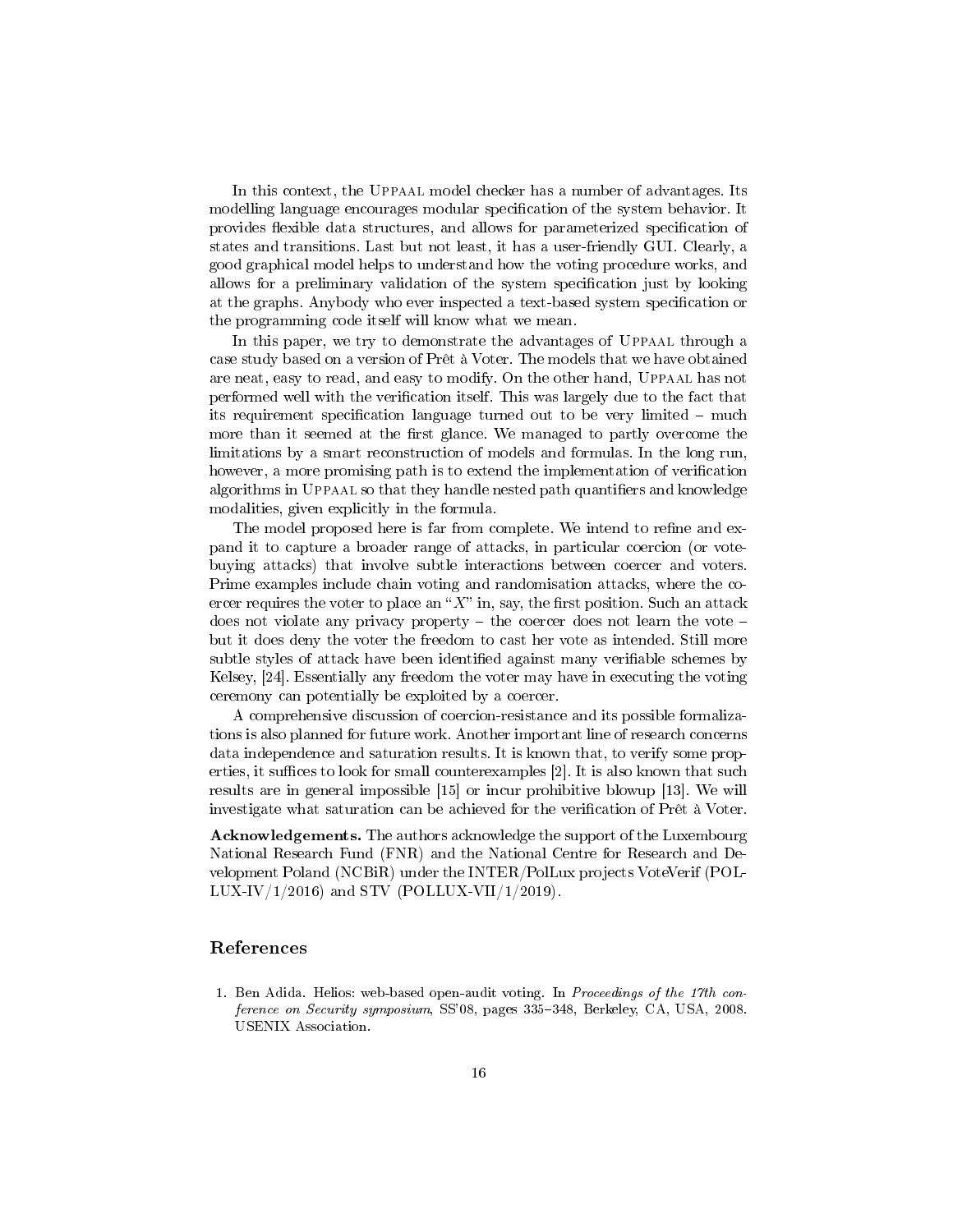- 2. M. Arapinis, V. Cortier, and S. Kremer. When are three voters enough for privacy properties? In Proceedings of ESORICS, volume 9879 of Lecture Notes in Computer Science, pages  $241-260$ . Springer, 2016.
- 3. B. Beckert, R. Goré, and C. Schürmann. Analysing vote counting algorithms via logic - and its application to the CADE election scheme. In *Proceedings of CADE*, volume 7898 of Lecture Notes in Computer Science, pages 135–144. Springer, 2013.
- 4. B. Beckert, M. Kirsten, V. Klebanov, and C. Schürmann. Automatic margin computation for risk-limiting audits. In Proceedings of E-Vote-ID, volume 10141 of Lecture Notes in Computer Science, pages 18-35. Springer, 2016.
- 5. G. Behrmann, A. David, and K.G. Larsen. A tutorial on UPPAAL. In Formal Methods for the Design of Real-Time Systems: SFM-RT, number 3185 in LNCS, pages 200-236. Springer, 2004.
- 6. Y. Bertot, P. Casteran, G. Huet, and C. Paulin-Mohring. Interactive Theorem Proving and Program Development. Coq'Art: The Calculus of Inductive Constructions. Springer, 2004.
- 7. I. Boureanu, P. Kouvaros, and A. Lomuscio. Verifying security properties in unbounded multiagent systems. In Proceedings of International Joint Conference on Autonomous Agents and Multiagent Systems  $(AAMAS)$ , pages 1209-1217, 2016.
- 8. A. Bruni, E. Drewsen, and C. Schürmann. Towards a mechanized proof of Selene receipt-freeness and vote-privacy. In Proceedings of E-Vote-ID, volume 10615 of Lecture Notes in Computer Science, pages 110-126. Springer, 2017.
- 9. C. Burton, C. Culnane, J. Heather, T. Peacock, P.Y.A. Ryan, S. Schneider, V. Teague, R. Wen, Z. Xia, and S. Srinivasan. Using Prêt à Voter in victoria state elections. In Proceedings of EVT/WOTE. USENIX, 2012.
- 10. D. Chaum, R.T. Carback, J. Clark, A. Essex, S. Popoveniuc, R.L. Rivest, P.Y.A. Ryan, E. Shen, A.T. Sherman, and P.L. Vora. Scantegrity II: end-to-end veriability by voters of optical scan elections through confirmation codes. Trans. Info. For. Sec.,  $4(4):611-627$ , 2009.
- 11. E.M. Clarke, D. Kroening, and F. Lerda. A tool for checking ANSI-C programs. In Proceedings of TACAS, volume 2988 of Lecture Notes in Computer Science, pages 168-176. Springer, 2004.
- 12. V. Cortier, D. Galindo, R. Küsters, J. Müller, and T. Truderung. SoK: Veriability notions for e-voting protocols. In IEEE Symposium on Security and Privacy, pages 779798, 2016.
- 13. W. Czerwiński, S. Lasota, R. Lazić, J. Leroux, and F. Mazowiecki. The reachability problem for petri nets is not elementary. In Proceedings of the 51st Annual ACM SIGACT Symposium on Theory of Computing STOC, pages 24-33. Association for Computing Machinery, 2019.
- 14. E.A. Emerson. Temporal and modal logic. In J. van Leeuwen, editor, Handbook of Theoretical Computer Science, volume B, pages 995-1072. Elsevier, 1990.
- 15. S.M. German and A.P. Sistla. Reasoning about systems with many processes. *Journal of the ACM*,  $39(3):675-735$ , 1992.
- 16. M.K. Ghale, R. Goré, D. Pattinson, and M. Tiwari. Modular formalisation and verification of STV algorithms. In Proceedings of E-Vote-ID, volume 11143 of Lecture Notes in Computer Science, pages 51–66. Springer, 2018.
- 17. V. Goranko and W. Jamroga. Comparing semantics of logics for multi-agent systems.  $Synthese$ ,  $139(2):241-280$ ,  $2004$ .
- 18. T. Haines, R. Goré, and M. Tiwari. Verified verifiers for verifying elections. In Proceedings of CCS, pages  $685-702$ . ACM, 2019.
- 19. Feng Hao and Peter Y. A. Ryan. Real-World Electronic Voting: Design, Analysis and Deployment. Auerbach Publications, USA, 1st edition, 2016.